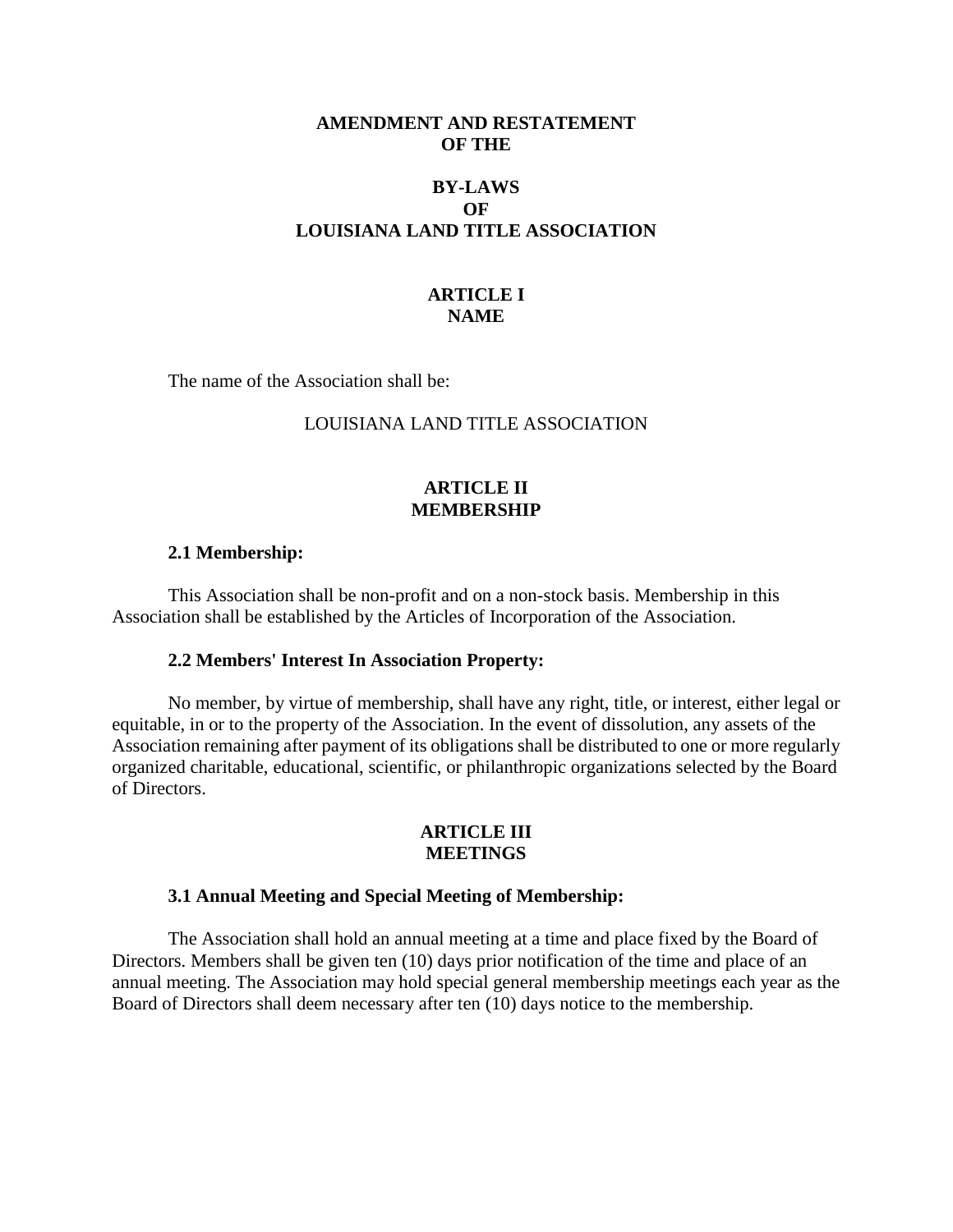## **3.2 Notice of Meetings:**

All meetings of the membership shall be convened either with a written notice mailed to the member, postage prepaid, or by electronic mail, to the last known address, unless waived by the member in writing. The notice shall contain the date, time, place, purpose and agenda for the meeting. Any proposed changes to the Articles of Incorporation must be submitted to the Board of Directors not less than Thirty (30) days prior to an annual or special meeting of the membership.

# **3.3 Meeting of the Board of Directors:**

(A) Regular Meeting:

- 1) Regular meetings of the Board of Directors shall be held during the Annual Meeting of Members at the time and place designated by the President;
- 2) The Board of Directors shall meet not less than once per calendar quarter. Such meetings shall be called by the President with at least a five (5) day notification stating the time, place, and agenda for the meeting.
- (B) Other Meetings:

Special meetings of the Board of Directors may be called by not less than four (4) board members with at least ten (10) days notification stating the time, place, purpose and agenda for the meeting.

- (C) Meetings by mail, electronic mail or telephone:
- 1) The President may call any meeting of the Board of Directors with a telephone conference, provided that each Board Member has been properly notified.
- 2) When a matter arises, in the opinion of the President, that requires prompt or immediate action by the Board of Directors; the Board may meet by mail including facsimile, electronic mail or telephone without the required notification.
- (D) Attendance Requirement:

Absent extenuating circumstances approved by the Board of Directors, a member of the Board of Directors shall attend a minimum of one-half  $(1/2)$  of the duly called meetings of the Board of Directors during each calendar year. Failure to meet this attendance requirement shall result in immediate dismissal from the Board of Directors.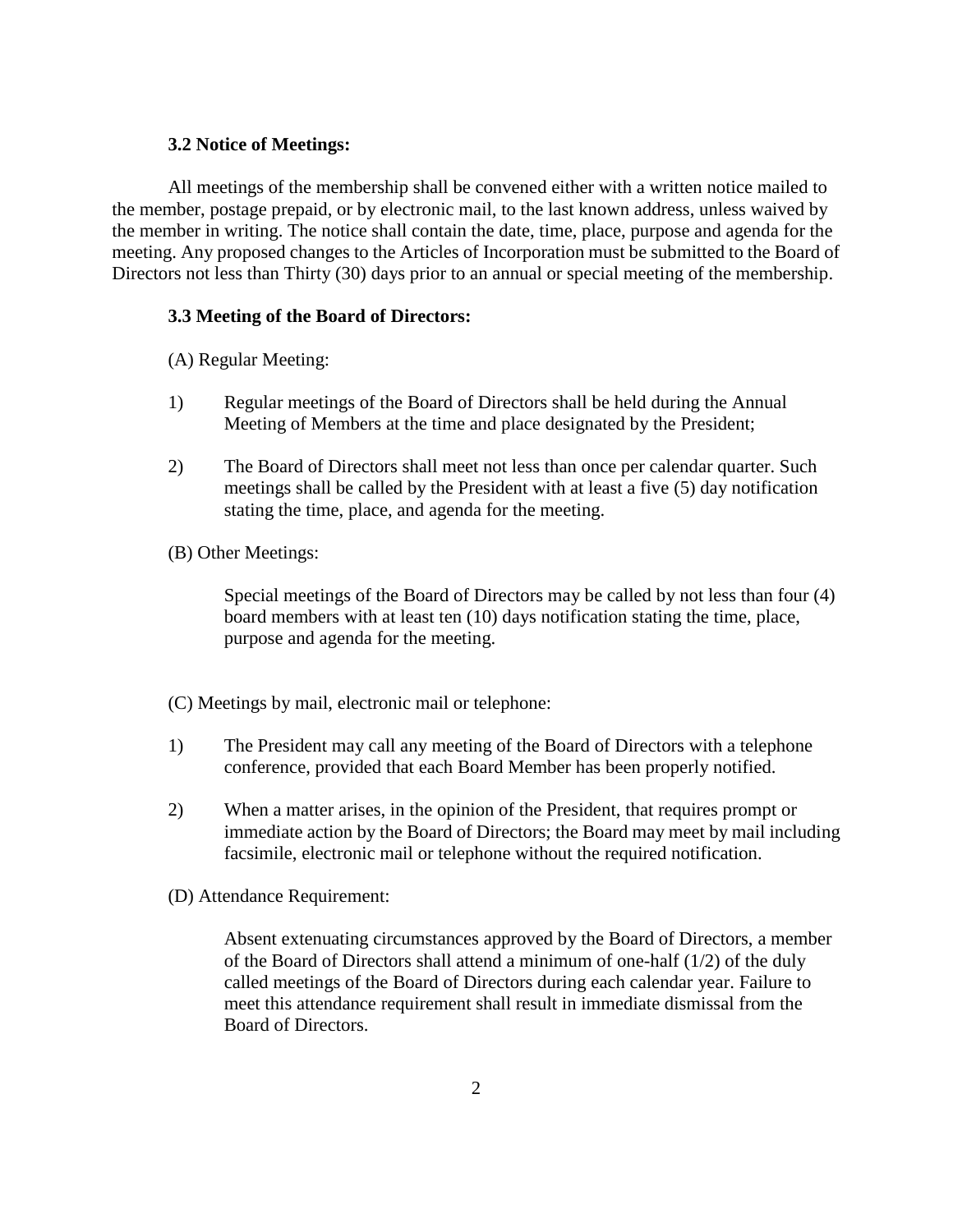# **ARTICLE IV DUES**

### **4.1 Payment and Amount:**

Each member shall pay dues on or before September 30th of each year in accordance with a schedule fixed by the Board of Directors.

#### **4.2 Default in Payment of Dues:**

A member in default of dues shall be notified in writing that the default will be reported to the Board of Directors and that member benefits have been suspended. If a report is made, the Board of Directors may, without further notice, strike the member from the roll for nonpayment of dues; provided, however, that the Board of Directors in its discretion, by a majority vote of the Board, may reinstate the member upon payment of its current year's dues.

# **ARTICLE V ELECTION OF BOARD OF DIRECTORS AND OFFICERS**

#### **5.1 Board of Directors:**

The direction and administration of this Association shall be vested in the Board of Directors of (15) fifteen active members, consisting of (14) fourteen elected by the membership, and the immediate past President. Five (5) members shall represent title insurance underwriters. Each director shall be elected for a period of three (3) years in accordance with the by-laws, except the immediate past President shall serve until replaced by the outgoing President.

#### **5.2. Election of Directors.**

A member desiring to be elected to the office of director and otherwise being qualified, may place his name in nomination by written request delivered to the Secretary at the office of the Association or at such other address as directed by the Secretary, provided such request is received by the last Friday in September of each year. Notice of the proposed election of Directors shall be provided to the Membership by the Secretary on or before September  $15<sup>th</sup>$  of each year. The Secretary shall distribute either electronic or mail ballots for the election of directors to the membership on or before October  $7<sup>th</sup>$  of each year. Members shall have until October  $21<sup>st</sup>$  of each year to cast and return their ballots to the Association. The members receiving the highest number of votes for the number of directors to be elected and being otherwise qualified to fill the expiring office of director shall be deemed elected by the membership of the Association and shall take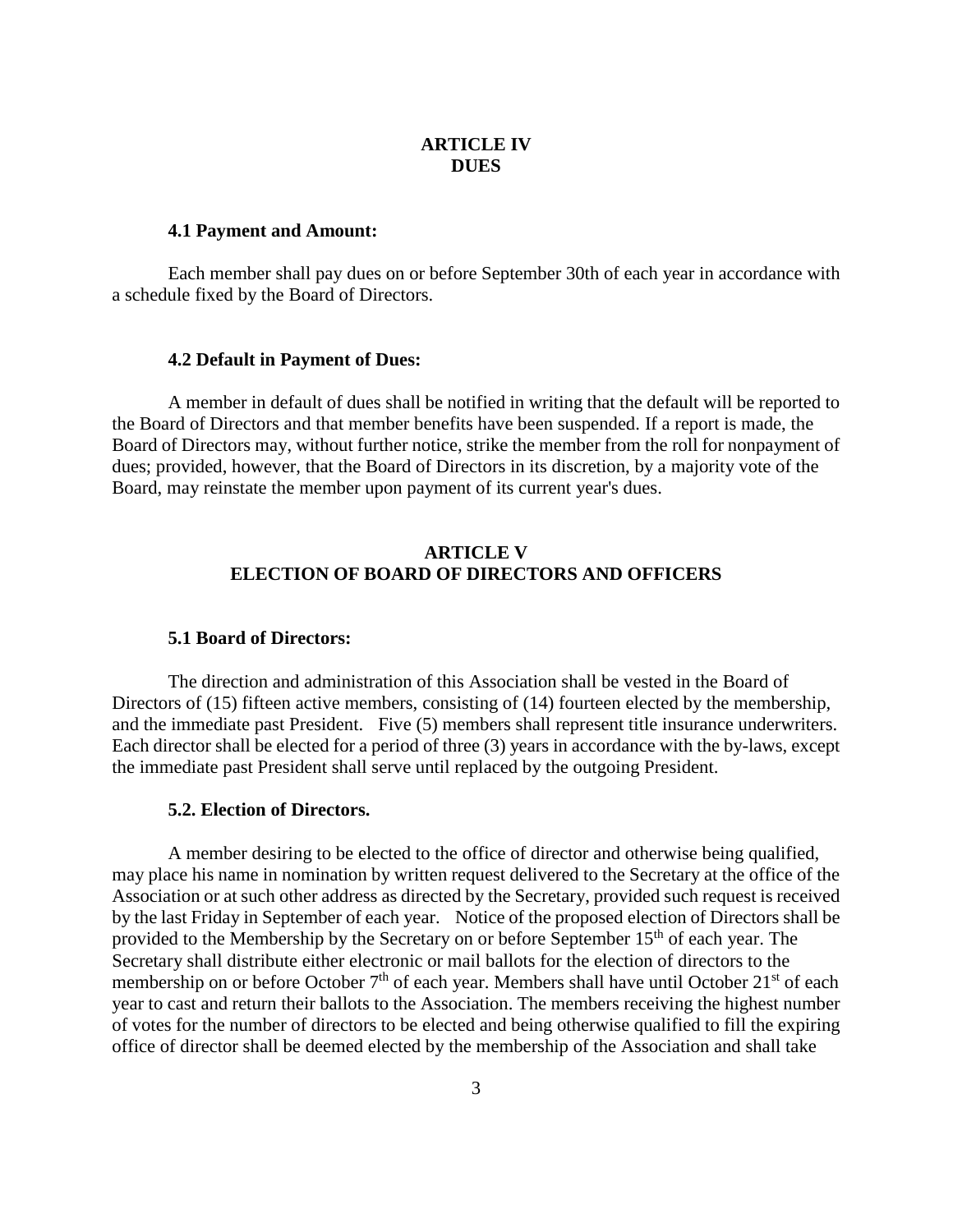office after being sworn in. The term of office of each newly elected director shall commence at the conclusion of the Annual Meeting of the Membership. Should a date or day designated herein fall on weekend or a legal holiday, the next business day shall be substituted for such date or day.

5.3 The President, President-elect and Vice-President and Secretary-Treasurer shall be elected by the Board for a one (1) year term at the annual meeting of the Association. No officer, except the Secretary/Treasurer, may be elected to the same office for more than two (2) consecutive terms. The Secretary/Treasurer may be re-elected up to a maximum of five(5) consecutive terms. The immediate Past President shall serve on the Board of Directors until replaced by the newly elected President.

5.4 The President-elect shall succeed to the office of President and shall serve as President at the adjournment of an annual meeting.

### **5.5 Vacancies:**

- (A) If the Office of President shall become vacant, the President-elect shall become President of the Association for the unexpired term, but this shall not preclude the President-elect from becoming President as though he never assumed the unexpired term;
- (B) In the event the Office of the President-elect becomes vacant, the Board shall elect another President-elect for the unexpired term;
- (C) The Board of Directors shall elect all vacancies and other officers on the Board for the remainder of the unexpired term.

# **ARTICLE VI STANDING COMMITTEES OF MEMBERSHIP**

6.1 The Standing Committees of the Association are, abstractors, finance, legislative, governmental affairs, membership, public relations and Department of Insurance Liaison Committee. Except as specifically provided below, the President shall appoint and determine the composition and number of members of each Standing Committee. The term of membership shall end with the adjournment of the annual meeting following the member's appointment.

- (A) Abstractors Committee shall be composed of a chair and other members;
- (B) Finance Committees shall be composed of the President, President- elect and the treasurer;
- (C) The Legislative Committee shall consist of a Chair, Co-Chair and other members.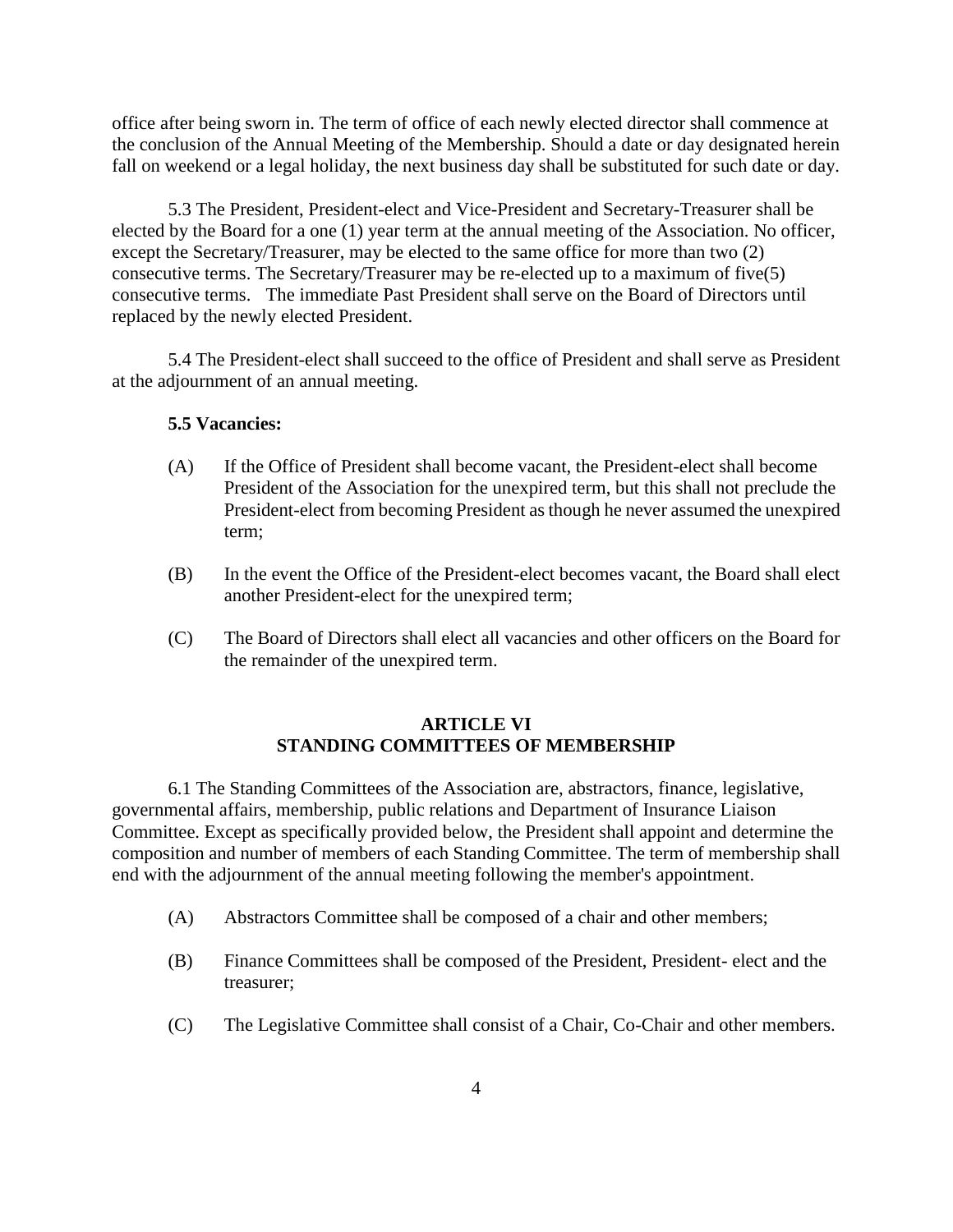- (D) The Governmental Affairs Committee shall be composed of the President, President-elect, a chair and other members;
- (E) Membership Committee shall be composed of a chair and other members;
- (F) Public Relations Committee shall be composed of a chair, and other members;
- (G) The Department of Insurance Liaison Committee shall consist of a chair and other members.

.2 Other Committees: The President is authorized and empowered to create committees, not provided for or specified in these By-Laws, that it deems necessary to carry out the orderly functions of the association in accordance with its object and purposes. Unless otherwise provided in the resolution creating the committee, the term of membership shall end with the adjournment of the annual meeting of the association following the member's appointment.

# **ARTICLE VII DUTIES OF THE BOARD OF DIRECTORS, OFFICERS, COMMITTEES**

7.1 The Board of Directors shall be responsible for the welfare of the Association and shall have authority to perform all acts or duties necessary as provided for in the Articles of Incorporation of the Association.

7.2 The President shall be the chief executive officer of the association and an ex-officio member of all committees and shall appoint all committees, fill all vacancies, and preside at all meetings of the Association.

7.3 The President-elect shall perform the duties of the President in the event of the President's absence or inability to act.

7.4 The Vice-President shall perform the duties of the President and President- elect's absence or their inability to act.

7.5 The Secretary-Treasurer shall perform the following duties:

(A) As Secretary he shall attend all sessions of the Board of Directors and all meetings of the Association and record all votes and the minutes of all proceedings in a book to be kept for that purpose. He shall give, or cause to be given, notice of all meetings of the Association and special meetings of the Board of Directors, and shall perform such other duties as may be prescribed by the Board of Directors or President.